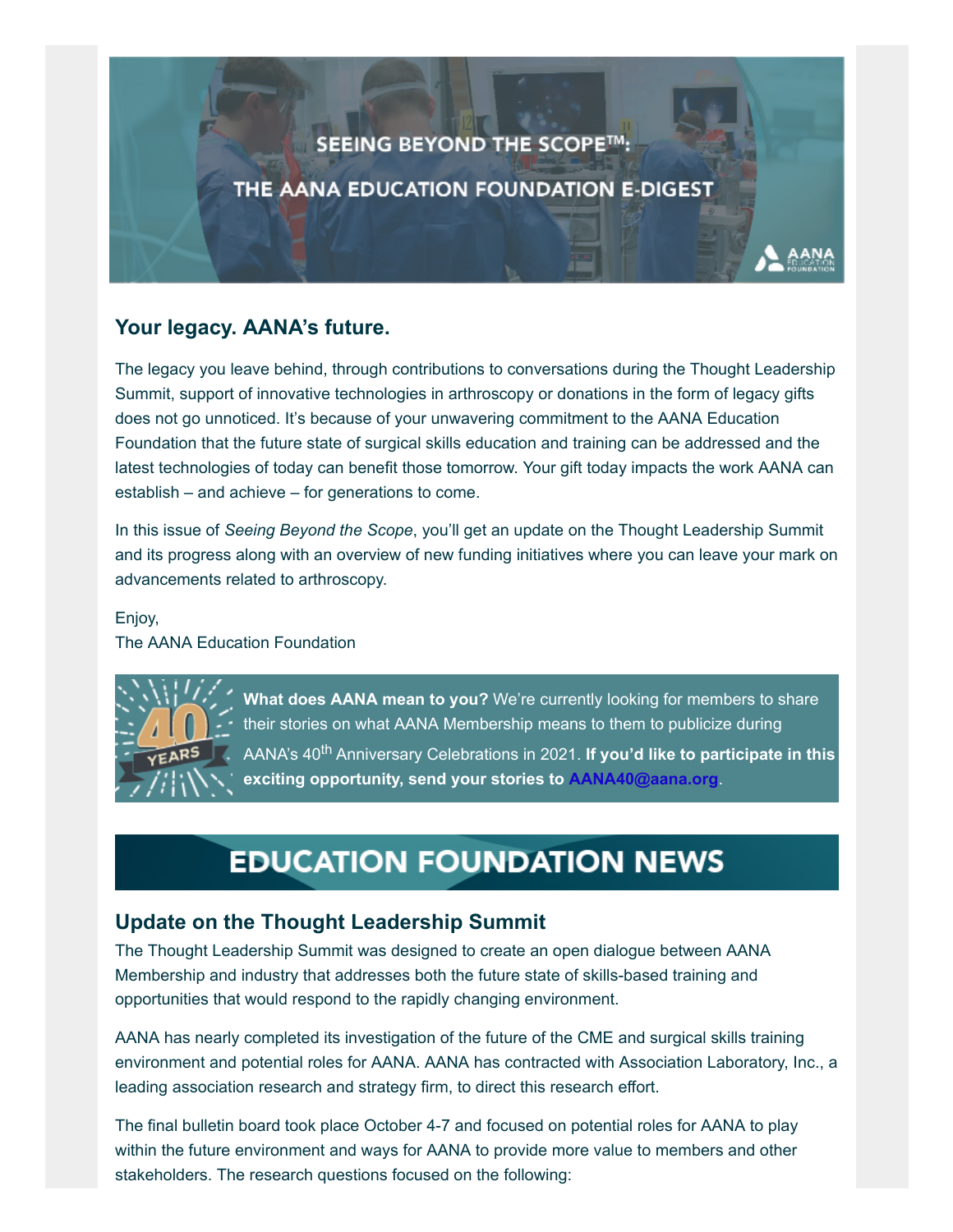- Assessed what AANA and other organizations did correctly in the past
- Identified and prioritized potential roles for AANA in the future
- Identified success barriers for AANA's consideration
- Evaluated the evolving relationship between AANA and industry partners
- Evaluated potential OLC roles
- Solicited open-ended advice from participants

Association Laboratory will prepare a final consolidated report of all research, which will be used to guide ongoing AANA conversations and specific recommendations to the AANA Board of Directors.

### **Thank You to Our Recent Individual Donors**

We would like to thank the following recent donors for their generous contributions and support:

- John C. Richmond, M.D.
- Paul J. Siatczynski, M.D.
- Marco Tulio Souza, M.D. (New Donor)
- Jonathan B. Ticker, M.D.

# **WHAT'S NEW WITH INDUSTRY**

#### **Thank You, Industry Partners!**

A special thank you to the following corporate partners for supporting our Foundations in Arthroscopy Course in October through their generous donations:

**[Arthrex](https://www.arthrex.com/)**

**[ConMed](https://www.conmed.com/en)**

**[Depuy/Mitek](https://www.jnjmedicaldevices.com/en-EMEA/specialty/depuy-mitek-sports-medicine)**

**[Smith + Nephew](https://www.smith-nephew.com/)**

## **FUNDING INITIATIVES**

#### **Fund Innovation**

Contributions to the AANA Education Foundation serve as the catalyst of innovation for arthroscopy. With your support, the AANA Education Foundation strives to fund new and developing initiatives in innovation related to emerging technologies in arthroscopy and cutting-edge research. Make a [meaningful impact by funding the initiatives and technologies of tomorrow.](https://www.aana.org/aanaimis/Members/Education-Foundation/seeing-beyond-the-scope.aspx?WebsiteKey=10f6eed0-bcab-4019-8f57-18dad8aaf2d7&utm_source=aana&utm_medium=vanity&utm_campaign=fund-innovation) **Contribute to innovation today.**

#### **Give a Legacy Gift**

Give the gift that lasts a lifetime. Your unique contribution to the AANA Education Foundation enables us to further the goals that we share, together, into the future. By choosing to leave a legacy gift today, you help ensure vital support that will sustain and transform the work we do for generations to come.